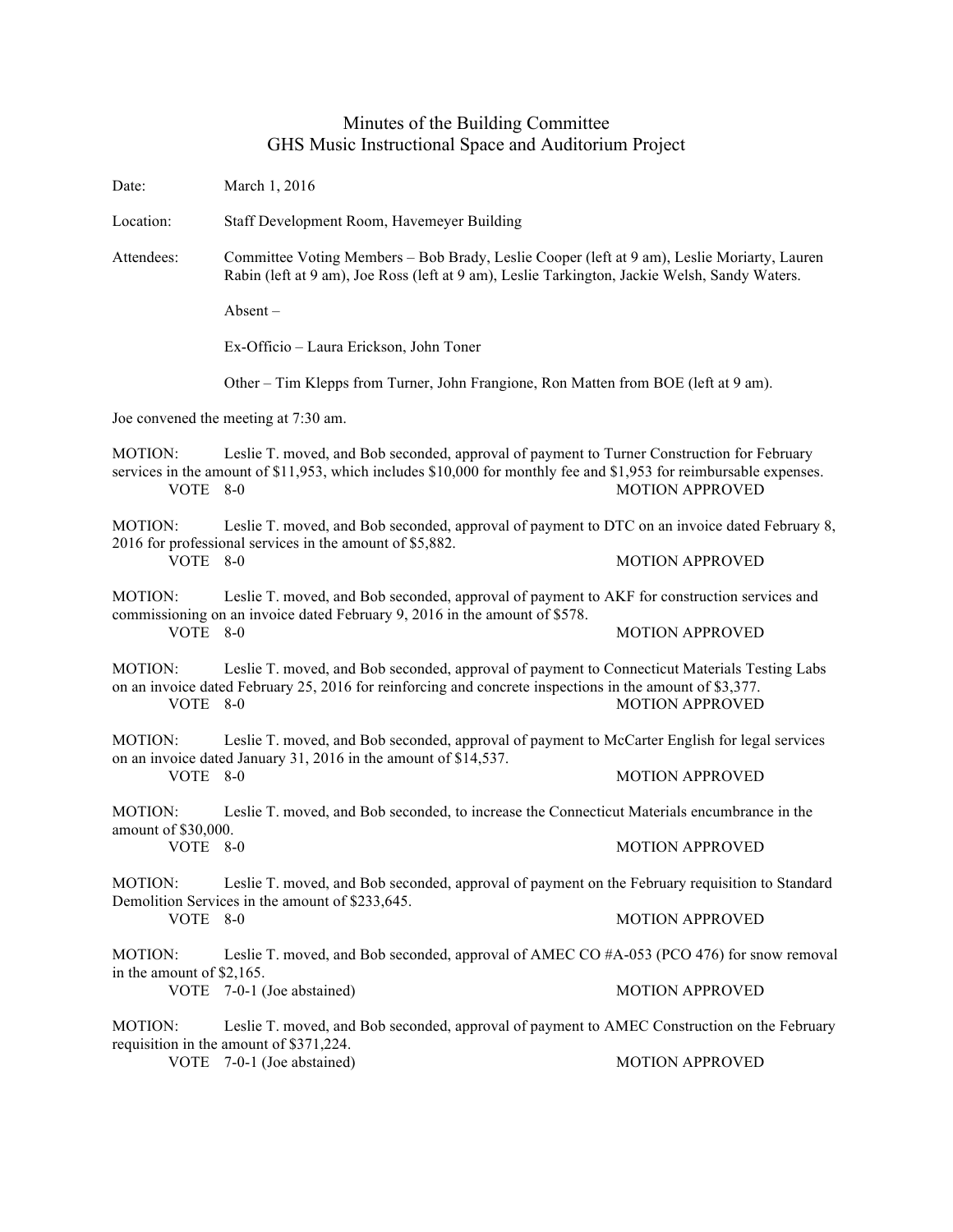MOTION: Leslie T. moved, and Bob seconded, approval of payment on the February requisition to Villa Construction in the amount of \$3,413. VOTE 8-0 MOTION APPROVED

MOTION: Leslie T. moved, and Bob seconded, approval of payment on the February requisition to Millwork One in the amount of \$18,641. VOTE 8-0 MOTION APPROVED

MOTION: Leslie T. moved, and Bob seconded, approval of payment on the February requisition to Silktown Roofing in the amount of \$16,171. VOTE 8-0 MOTION APPROVED

MOTION: Leslie T. moved, and Bob seconded, approval of payment on the February requisition to PDO in the amount of \$20,559. VOTE 8-0 MOTION APPROVED

MOTION: Leslie T. moved, and Bob seconded, approval of payment on the February requisition to Acme Electric in the amount of \$11,685. VOTE 8-0 MOTION APPROVED

Approved expenditures on the February requisition total \$675,338.

Tim gave a construction update. Finding time to complete the ETC programming of the theatrical lighting interlocks (requires a full 8-hour day) when school is in session has been difficult. Failure to deploy the panel also impacts performances of the Greenwich Symphony. The BOE will work with Turner to ensure completion of the work.

AHU-1 supply leak has been caused by a loose collar, which Ferguson has repaired. How to prevent future occurrences is at question.

He outlined progress toward reconciliation of the AMEC contract.

Standard Demolition is requesting \$53,435.45 to resolve its outstanding claim, including costs for additional general conditions, auditorium demolition shift differential and premium time, additional equipment for the second shift, increased labor costs, and increased material costs from 2014-2016. Narrative and backup will follow. Phase 3 abatement manpower tracking shows a potential labor savings in the amount of \$58,073. Further discussion will follow this week.

The electronic music room requires the installation of additional data points for additional cost (anticipated not to exceed \$10,000). Jackie will work with Turner and P&W to ensure that the work proceeds expeditiously before work begins to place the stone layer on March 10.

The Building Committee will review closeout packages for Highland, Artisan, MacKenzie, Kenvo, and Schindler.

MOTION: Leslie T. moved, and seconded, approval of the minutes of the February 2 meeting minutes. VOTE 8-0 MOTION APPROVED

MOTION: Leslie T. moved, and seconded, approval of the minutes of the February 16 meeting minutes. VOTE 6-0-2 (Leslie C. and Sandy abstained) MOTION APPROVED

Tim gave an update on the resolution of the balancing problem in AHU-1. The system could be short cycling due to the failure to separate the return and supply plenum underneath the unit. Ferguson is looking into the matter.

Phase 1 punchlist review is in progress. P&W mandates that 100% of items in a particular room are complete before re-verification takes place. Although his is contradictory to contractual agreements with contractors, it is important to work together so as not to place inordinate demands on the architect's time.